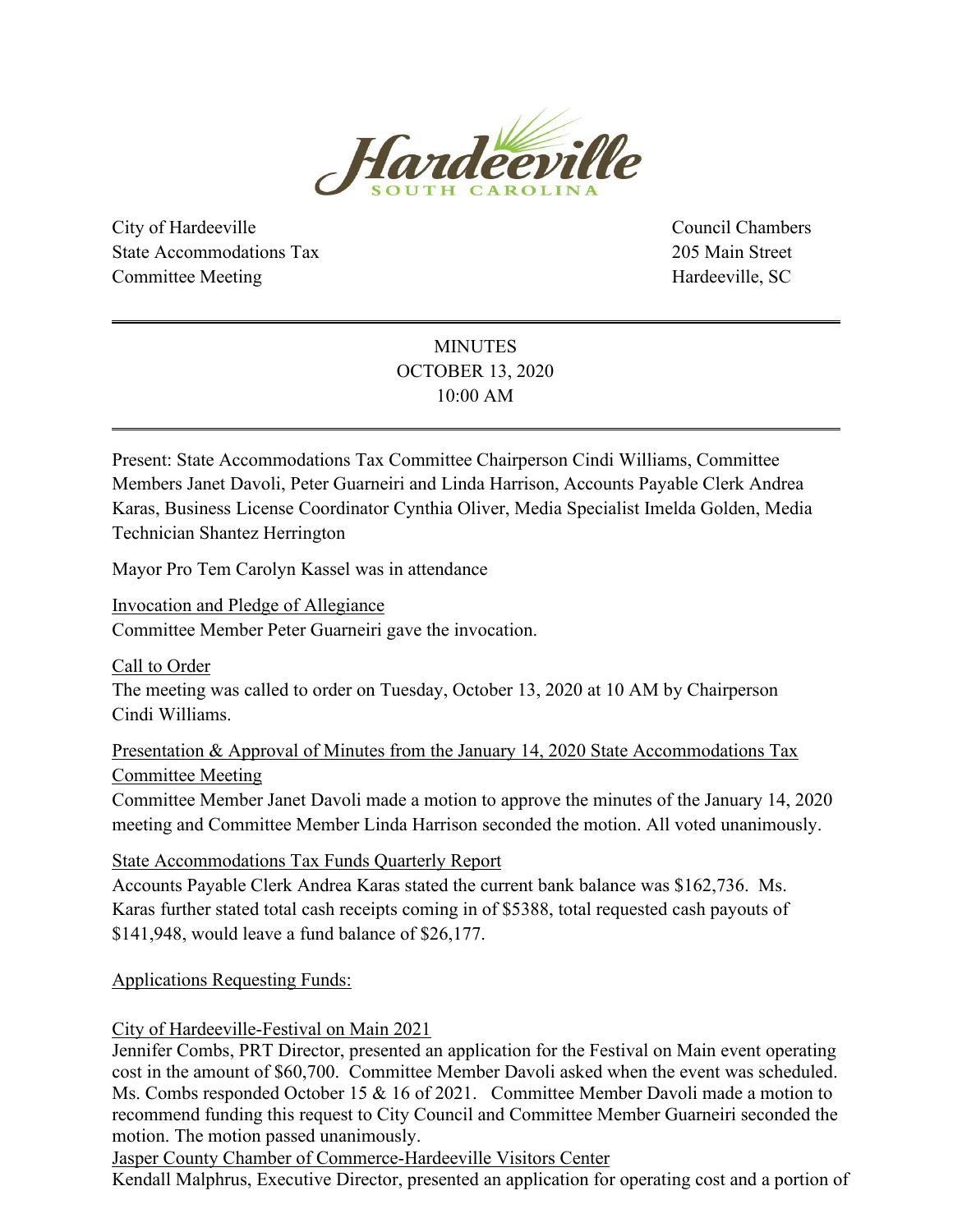wages in the amount of \$34,048. Committee Member Davoli asked how many visitors were stopping by the Chamber on average each month. Ms. Malphrus responded around two (2) a day, plus it is hard to track since the office was closed for a while. Committee Member Guarneiri asked what the hours of operation are. Ms. Kendall responded Monday through Friday, 9am to 5pm closing every day from 12:30pm to 1:30 pm for lunch. Committee Member Davoli made a motion to recommend funding this request to City Council and Committee Member Guarneiri seconded the motion. The motion passed unanimously.

### Jasper County Chamber of Commerce-Billboard Campaign

Kendall Malphrus presented an application in the amount of \$9,900. Ms. Malphrus stated the City of Hardeeville has chosen to cut back on the billboards, so we are down to six (6), paying for three (3). Committee Member Davoli asked if there was a new theme or redesign this year. Ms. Malphrus stated she follows the lead from the City and the City doesn't want to change the design but does want to change locations. Committee Member Guarneiri asked what the allocation was last year. Ms. Malphrus responded "\$20,000". Committee Member Davoli asked if the theme was going to stay the same in 2021. Ms. Malphrus stated that it will stay the same until the City says to change it. Committee Member Guarneiri made a motion to recommend funding this request to City Council and Committee Member Davoli seconded the motion. The motion passed unanimously.

# Jasper County Chamber of Commerce-Digital Marketing Campaign

Kendall Malphrus presented an application in the amount of \$14,400. Ms. Malphrus stated they promote all Hardeeville events through digital marketing. Committee Member Guarneiri asked what tracking measures did the Chamber use. Ms. Malphrus responded Geofencing and honing in on key words and targeted areas. Chairperson Cindi Williams asked how many hits we would we get overnight stays if we are just concentrating on the Savannah market. Ms. Malphurs stated that we only get overnight stays if the events run late at night. Committee Member Guarneiri asked how the \$14,400 expenditures compare to last year. Ms. Malphrus replied it was the same as last year. Committee Member Davoli made a motion to recommend funding this request to City Council and Committee Member Guarneiri seconded the motion. The motion passed unanimously.

# Jasper County Chamber of Commerce-City of Hardeeville Radio Campaign

Ms. Malphrus presented an application in the amount of \$14,400. Ms. Malphrus stated that the radio ads are running for the Screen on the Green-Hocus Pocus movie and radio ads have been very successful. Committee Member Davoli made a motion to recommend funding this request to City Council and Committee Member Harrison seconded the motion. The motion passed unanimously.

# SC Low Country Tourism Commission-Advertising, Website Promotion, Printing & Distribution of the Lowcountry Visitors Guidebook and Attraction Brochures

Peach Morrison, Executive Director, presented an application in the amount of \$8,500. Ms. Morrison stated they oversee formal promotions for Beaufort, Colleton, Jasper and Hampton counties. Committee Member Guarneiri asked which Hardeeville hotels were contributing to the Star report and what will be the trend in the next 3, 6 and 9 months. Ms. Morrison replied that she doesn't get the report, so she is not sure who contributes. Committee Member Davoli asked if Ms. Morrison asked for the 40% reduction from other jurisdictions, as well. Ms. Morrison replied "Yes". Committee Member Davoli made a motion to recommend funding this request to City Council and Committee Member Guarneiri seconded the motion. The motion passed unanimously.